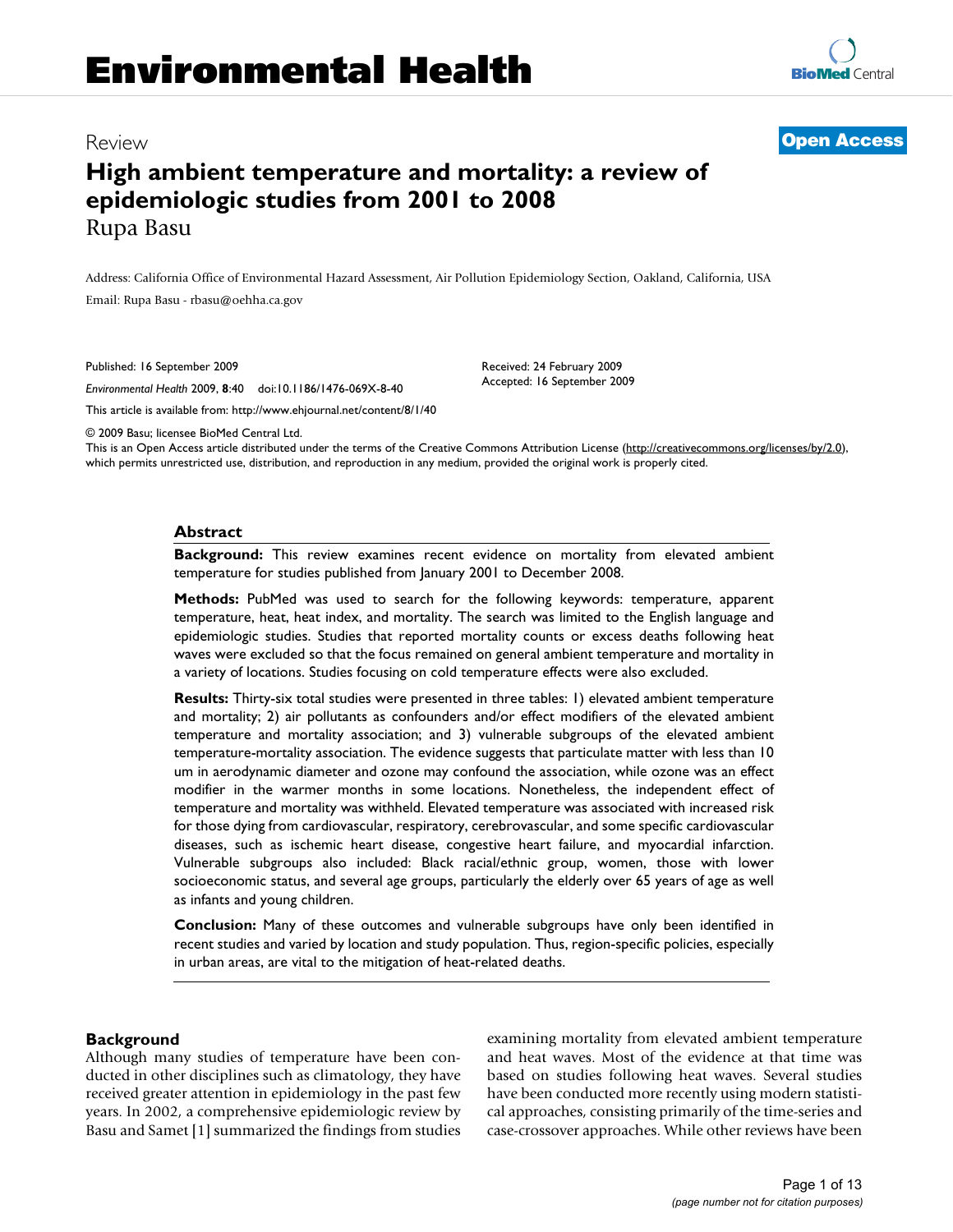conducted more recently on heat and mortality, the focus has been on methodological issues and approaches [\[2\]](#page-11-1) and on climatology [[3](#page-11-2)], leaving a number of important epidemiologic studies excluded. Many studies of ambient temperature and mortality did not account for air pollutants, and in the previous review [\[1\]](#page-11-0), it was not clear from the few studies conducted whether air pollutants acted as confounders, effect modifiers, or both. It is critical to separate the independent effects of both ambient temperature and air pollutants, since they may often influence each other on a daily basis. Thus, the actual association between ambient temperature and mortality can be observed, only after accounting for pollutants in the models with ambient temperature. Furthermore, demographic characteristics, such as poverty and age, can modify the severity of heat effects through various physiological and behavioral pathways. Thus, certain subgroups may be particularly vulnerable to heat effects, and identifying them for specific locations would be beneficial for targeting public health interventions.

Here, the epidemiologic evidence from the past decade of high ambient temperature and mortality is summarized, with a closer examination of studies of the potential effect of air pollution on the temperature-mortality association, as well as vulnerable subgroups. A general discussion of mortality displacement on the association between temperature and mortality is also included. Mortality displacement (also known as harvesting) refers to the phenomena suggesting that observed deaths from some environmental exposure, such as ambient temperature, occur in the most frail individuals whose deaths have only been brought forward by a few days.

### **Methodological issues** *Inclusion/exclusion criteria*

All studies included in this review were published in peerreviewed journals between January 2001 and December 2008. PubMed was used to search for the following keywords: temperature, apparent temperature, heat, heat index, and mortality. In addition, Table [2](#page-6-0) had the keyword "air pollutants," "ozone," or "particulate matter" added, and Table [3](#page-8-0) had "vulnerable", "susceptible subgroups/groups" added. The search was limited to the English language and epidemiologic studies. The review focused primarily on quantitative studies of ambient temperature, consisting of studies using the time-series and/or case-crossover methods. The outcomes from these studies generally reported a regression coefficient, relative risk (time series), odds ratio (case-crossover), or percent change in mortality, along with corresponding standard errors or confidence intervals. Studies that reported mortality counts or excess deaths following heat waves were excluded so that the focus remained on general ambient temperature exposure, rather than on short time periods.

Review articles or studies focusing on cold temperature effects were also excluded. Thirty-six studies published in peer-reviewed journals were selected for this epidemiologic review, with 52 total studies in the references that included a general discussion of temperature and mortality.

# *Exposure assessment*

Temperature data are often measured near airport monitoring stations, and analyzed at the city or county level. Thus, misclassification of exposure may occur, especially for larger geographic areas. Also, measuring ambient temperature outside of urban areas may artificially reduce the temperature measurement, since urban areas often have higher temperatures than suburban or surrounding areas because of heat absorbed by buildings and roadways (known as the urban heat-island effect). However, since the bias should be non-differential (i.e., not different by county or other unit of analysis), the bias in the estimate would be toward the null, where the results would be underestimated. Misclassification of exposure may be reduced in future studies by using smaller buffer zones, such as five or ten kilometers around each monitor, if sufficient data are available.

Exposure to ambient temperature is often defined as some combined metric of temperature and relative humidity or dew point temperature, such as heat index, humidex, or apparent temperature, depending on the study location and author's preference. In addition, other variables, such as day of the week, time trend, and barometric pressure, are often added to the model. In some studies, air pollutants have been assessed as confounders or effect modifiers in an attempt to tease apart the independent effect of temperature. A monitor or an average of monitors is often used to characterize exposure for a county, or a given distance from the home address using geospatial coding. Many investigators relied on mean daily average to classify exposure, although others used maximum or minimum temperature to capture daytime and nighttime exposures, respectively, since those have also been shown to play a role in heat-related mortality. Because the effect of temperature has been found to be immediate (i.e., same lagged day), exposure can be characterized by the place of death.

# *Case selection*

Heat-related mortality is often underestimated, and since a systematic definition still does not exist, it may only be indicated when heat waves occur, resulting in a signal detection bias. Thus, investigators often use all-cause mortality excluding mortality due to accidents, or other related outcome, such as mortality from cardiovascular or respiratory diseases in epidemiologic studies of heat or elevated ambient temperature. The underlying cause of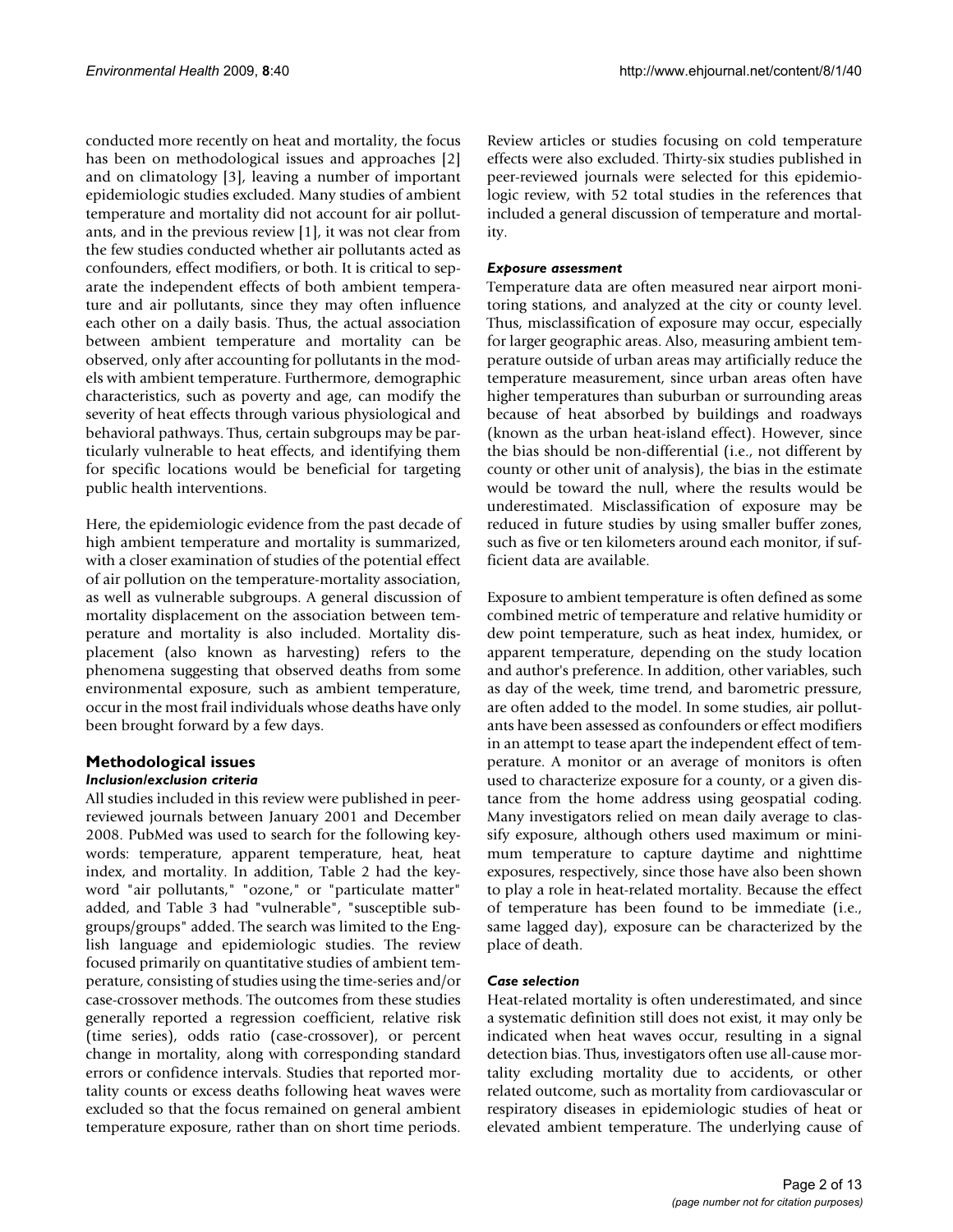death is usually used for epidemiologic studies and should be sufficient for characterizing the temperaturemortality association, although associated causes of death can also be used.

The studies to date are often limited by information provided by the death certificate data. For example, information on income level, poverty, or air conditioning use is not offered on the individual level, so it is difficult to examine socioeconomic status. Thus, gathering data on individual characteristics, as has been done in a previous study [\[4](#page-11-3)], would be informative. In addition, medication use, time-activity patterns, and biologic mechanisms could be further understood.

# *Study design*

Most of the studies conducted in the past decade rely on the time-series or case-crossover study designs, with the exception of the studies of the 2003 European heat wave, which are not included in this review. Regardless of the method chosen, the time-series and case-crossover study designs should yield similar results, as has been shown in some temperature-mortality studies [[5](#page-11-4)[-7\]](#page-11-5).

The time-series is a widely accepted approach in both air pollution and temperature studies. The time-series study generally encompasses large populations in multiple geographic areas over a given time period. Mortality counts or rates are compared to exposure measurements collected at regular time intervals (e.g., daily, weekly). Seasonality and other confounding factors that fluctuate over time are accounted for by adding the covariates to the model (i.e., day of the week, air pollutants) and using smoothing functions to the model using specified degrees of freedom.

The case-crossover design has been employed more recently, gaining widespread popularity for studying air pollution and temperature in the past decade. This study design is similar to a matched case-control study; however, each case in the case-crossover study serves as his/her own control. Thus, biases due to measured and unmeasured confounders, such as genetics, health behaviors, and physiologic differences, are controlled for by study design. The case-crossover study design has been refined since its introduction in 1991, from the unidirectional, to the bidirectional, and most recently, to the time-stratified approach. The time-stratified approach limits the bias from selecting control periods only previously to the case period (unidirectional), or from not selecting control periods at random from the time at which the case occurred (bidirectional). Most commonly, control periods are selected within the same month and the same year that the case period occurred in the time-stratified approach to inherently minimize biases that may occur from time trends. Day of the week is also matched for by study design by choosing control periods every seven days, or may be added to the model as an indicator variable, especially if data are sparse (e.g., if using particulate matter in the model, data are often collected every third day, and thus, would warrant control periods to be selected every third day). In the studies listed in the following tables, all case-crossover studies used the timestratified approach.

Multi-city analyses are preferred, since bias from a single city analysis may result and the findings from multiple areas may be more generalizable [[6](#page-11-6)]. Thus, city or countylevel estimates are usually combined into one overall estimate using meta-analytic techniques using a random effects model.

# *Mortality displacement*

In epidemiologic studies of temperature or air pollution and mortality or morbidity, mortality displacement/harvesting have been addressed using several methods [[8](#page-11-7)[-13](#page-11-8)]. Among the more intuitive approaches, one can examine very long cumulative averages (i.e., 20 to 40 days of exposure) to determine whether a positive association found over the first few days is offset by a negative association over subsequent days. This would suggest that a pool of frail individuals was the only or major subgroup that was impacted by the exposure. However, if harvesting is not found, then the exposure under study is a real public health issue.

In studies of temperature and mortality, very few studies have addressed the harvesting issue. The evidence is mixed and may depend on: (1) whether one is examining heat waves versus a more general rise in temperature; (2) the study design and lag structure used for temperature effects; (3) the potential interactions with air pollution; (4) the baseline health status of the population; (5) the population at risk; and (6) other local factors that might determine vulnerability.

# *Summary of Studies*

Fourteen studies were epidemiologic studies of ambient temperature and mortality, while 14 other studies considered air pollutants as potential confounders/effect modifiers, and six considered vulnerable subgroups. Most of these studies used either the time-series method  $(n = 29)$ , while fewer used the case-crossover approach  $(n = 10)$ . Eleven studies were conducted in the US. Ten studies were published using European data, three in Latin America, three in Australia, two in Canada, and elsewhere. The studies are all summarized in the following Tables [1](#page-4-0) to [3](#page-8-0) by year of publication, with the most recent studies first, followed by alphabetical order of the first author's last name. Since some studies included an examination of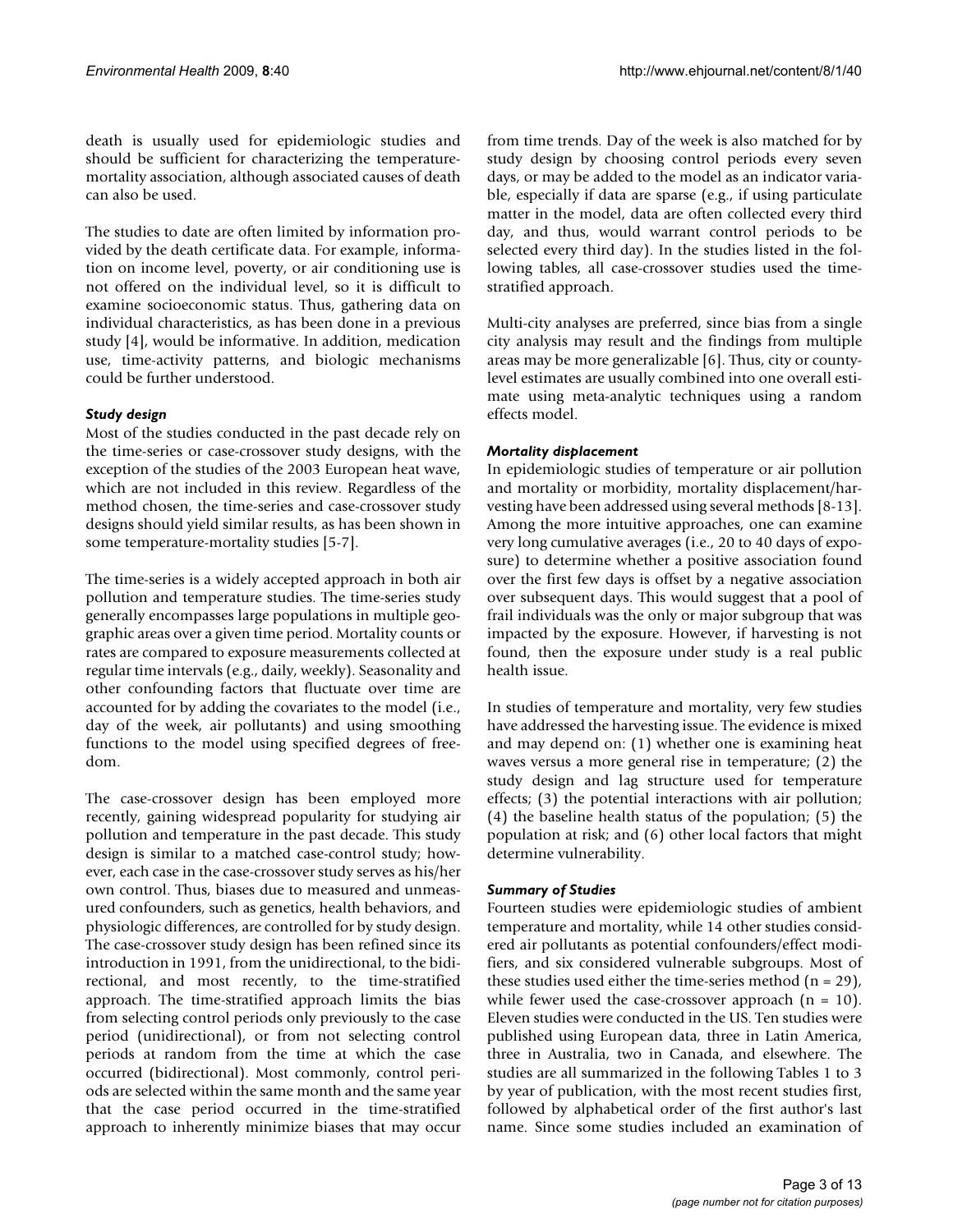general ambient temperature and mortality, accounted for air pollutants, and/or identified vulnerable subgroups, the same study may be listed in multiple tables with the relevant results.

### *General Ambient Temperature and Mortality*

In Table [1,](#page-4-0) the recent studies of high ambient temperature and mortality are summarized. To focus on the effects of warmer temperatures, most investigators limited their data above a threshold value, or have compared effect estimates from temperatures above a threshold value to another lower value. The threshold value is often based on some percentile of the data (i.e., 90<sup>th</sup> or 95<sup>th</sup> percentile), after visual inspection of the exposure-response curves or by mathematical (i.e., through derivatives) or statistical (i.e., by maximum likelihood) methods. The data are often limited to the summer months or warm season to establish heat effects. Limiting the data to summer months or the warm season is also employed to exclude possible (negative or positive) effects from cold temperatures on mortality in the attempt to estimate the actual risk from heat effects. Because of these several classifications of temperature exposure, it is difficult to directly compare the values resulting from these studies. However, few comparisons can be made. For example, in Europe and Korea, where different levels of temperature and humidity were experienced, the mortality estimates above a threshold of (23.3-29.7°C) resulted in different effect estimates [\[12](#page-11-9)]. With similar threshold values in the Mediterranean (29.4 $^{\circ}$ C) and Korea (27-29.7 $^{\circ}$ C), a 1 $^{\circ}$ C increase of apparent temperature corresponded to a 3.12% increase in daily mortality in Mediterranean cities, and a much higher effect in Korea (6.73%-16.3% in six cities) for a similar time period. Two recent studies conducted by Basu et al. [[6](#page-11-6),[14](#page-11-10)] and Zanobetti and Schwartz [[7\]](#page-11-5) using identical methods suggested that the effect estimates throughout California and other parts of the US are similar, even with different ranges of apparent temperature. They both found approximately a 2% increase in mortality associated with a 10°F increase in apparent temperature.

### *Air Pollutants as Confounders/Effect Modifiers*

Table [2](#page-6-0) includes recent studies that have evaluated air pollutants as a potential confounder and/or effect modifier of the high ambient temperature and mortality association. The pollutants that have been examined include ozone  $(O_3)$ , particulate matter less than 10  $\mu$ g/m3 in aerodynamic diameter ( $PM_{10}$ ), fine particulate matter ( $PM_{2.5}$ ), carbon monoxide (CO), sulfur dioxide  $(SO<sub>2</sub>)$ , and nitrogen dioxide  $(NO<sub>2</sub>)$ . Most investigators who considered pollutants evaluated PM and  $O<sub>3</sub>$ , since these pollutants have been found to be associated with mortality and are often correlated with high temperature.

Although the effect estimates changed with pollutants in the model, no significant confounding [\[15](#page-11-11)] or effect modification by pollution on the association between temperature and mortality was reported in some recent studies conducted in the US [[6](#page-11-6),[7](#page-11-5)]. The studies conducted by Bell et al. and Zanobetti and Schwartz considered  $PM_{10}$  (as well as  $PM_{2.5}$  in the Zanobetti and Schwartz study) and  $O_3$ , while the study by Basu et al. considered  $O_3$ , PM<sub>2.5</sub>,  $PM_{10}$ , NO<sub>2</sub>, CO, and SO<sub>2</sub>. Stafoggia [\[16](#page-11-12)] and Rainham and Smoyer-Tomic [[17\]](#page-12-0) also reported no confounding by  $O<sub>3</sub>$  in Italy and Canada, respectively, and Pattenden did not find confounding by markers of PM in both Sofia (total suspended in particulates) and London (black smoke). However,  $PM_{10}$  was found to be confounder in Monterrey, Mexico [\[18](#page-12-1)], Sydney, Australia [\[19\]](#page-12-2), and in regions throughout the United States, especially in the summer [\[5\]](#page-11-4). Ren and Tong [[20\]](#page-12-3) also observed  $PM_{10}$  to modify the association in their study conducted in Brisbane, Australia.  $O_3$  was found to be a confounder especially on hot days [\[18](#page-12-1),[21\]](#page-12-4), and other investigators also showed  $O_3$  to be a positive effect modifier of temperature and mortality, at least in some study locations [\[22,](#page-12-5)[23](#page-12-6)].

The results for confounding and/or effect modification by air pollutants on the temperature-mortality association remain mixed; as stated, some investigators reported air pollutants as confounders or effect modifiers while others found no significant confounding or effect modification in their studies.

### *Cause-specific Outcomes and Vulnerable Subgroups*

Much of the focus of epidemiologic studies has been identifying cause-specific outcomes and vulnerable subgroups of mortality from high ambient temperature (Table [3\)](#page-8-0).

### *Cause-specific outcomes*

Some investigators have reported greater risks for deaths from cardiovascular (CVD) [[5](#page-11-4),[14](#page-11-10),[24\]](#page-12-7), respiratory [[5](#page-11-4)[,12](#page-11-9),[24-](#page-12-7)[26\]](#page-12-8), cerebrovascular [\[16](#page-11-12)], diabetes [\[27](#page-12-9),[28](#page-12-10)], or pre-existing psychiatric disorders [\[16](#page-11-12),[29,](#page-12-11)[30\]](#page-12-12). Other studies also showed elevated risk from mortality subcategories of CVD diseases, such as myocardial infarction [[8](#page-11-7),[14,](#page-11-10)[31](#page-12-13)], ischemic heart disease [\[14\]](#page-11-10), and congestive heart failure [[14](#page-11-10),[30,](#page-12-12)[32](#page-12-14)],

### *Age*

Age has been found to modify the association between ambient temperature and mortality. The elderly have been reported to be at greater risk from mortality following heat waves, as well as ambient temperature. In addition to the elderly who were at least 75 years [[12\]](#page-11-9), 70 years [[31](#page-12-13)] or 65 years [[5](#page-11-4),[14](#page-11-10),[15,](#page-11-11)[19](#page-12-2),[24](#page-12-7)[-26](#page-12-8),[33,](#page-12-15)[34\]](#page-12-16) of age, children under 15 years [\[18](#page-12-1),[33](#page-12-15)], children five years and younger [[14](#page-11-10)], and infants one year of age and under [[14,](#page-11-10)[35](#page-12-17)] have been iden-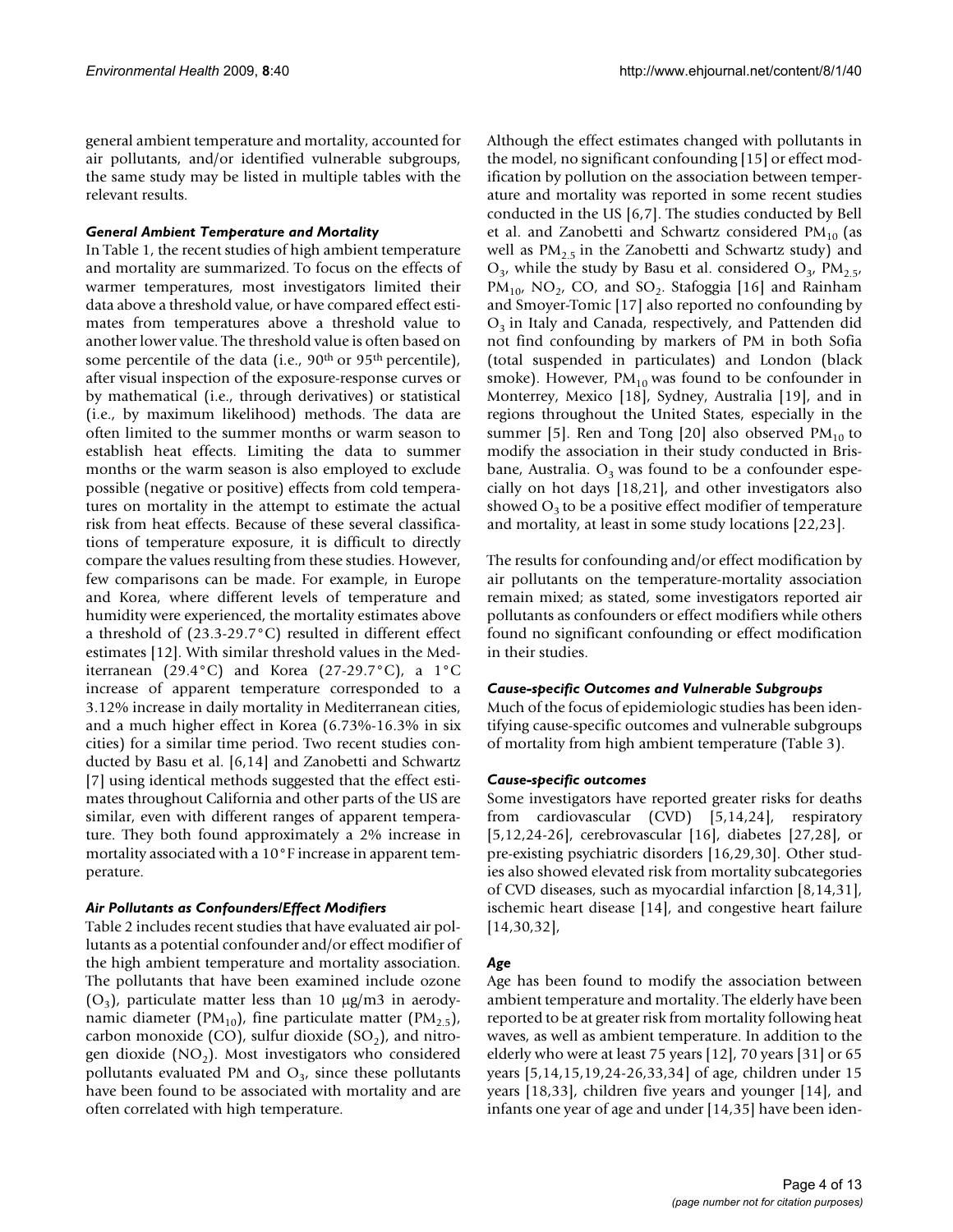| ٢<br>ć<br>5<br>$\frac{1}{2}$<br>n <sub>ane</sub> | ā<br><b>POOL</b><br>ς<br>ritati<br>umher not for<br>Ş<br>ā |
|--------------------------------------------------|------------------------------------------------------------|
|                                                  | ň                                                          |

<span id="page-4-0"></span>

| <b>Reference</b>                   | <b>Study population</b>                                                                                                                                                       | <b>Method</b>                                                                                                    | <b>Exposure</b>                                                                                                                                                        | Result: effect estimate (95% CI)                                                                                                                                                                                           |
|------------------------------------|-------------------------------------------------------------------------------------------------------------------------------------------------------------------------------|------------------------------------------------------------------------------------------------------------------|------------------------------------------------------------------------------------------------------------------------------------------------------------------------|----------------------------------------------------------------------------------------------------------------------------------------------------------------------------------------------------------------------------|
| Baccini 2008 [12]                  | 15 European cities, April-September<br>1990-2000 (5-11 years depending on<br>data availability for city)                                                                      | Time-series:<br>% change                                                                                         | Maximum apparent temperature<br>(threshold 29.4°C Mediterranean<br>cities and 23.3°C north-continental<br>cities)                                                      | 1°C increase above threshold 3.12 (0.60-5.72) in<br>Mediterranean and 1.84 (0.06-3.64) in north-<br>continental region<br>Lag: 3 days prior                                                                                |
| Basu 2008 [6]                      | 9 California counties, May to<br>September 1999-2003                                                                                                                          | Time-series and case-crossover;<br>% change                                                                      | Daily apparent temperature<br>(minimum, mean, maximum); daily<br>mean O <sub>3</sub> , PM <sub>2.5</sub> , PM <sub>10</sub> , NO <sub>2</sub> , CO,<br>SO <sub>2</sub> | Per 10°F increase mean temperature, 2.3 (1.0-<br>3.6), similar results for minimum and maximum<br>temperatures<br>Lag: 0                                                                                                   |
| Bell 2008 [15]                     | Sao Paulo, Brazil, Santiago, Chile and Case-crossover; % change<br>Mexico City, Mexico, 1998-2002                                                                             |                                                                                                                  | Same day apparent temperature<br>compared with days at 75th<br>percentile, O <sub>3</sub> , PM <sub>10</sub>                                                           | 2.69 (-2.06, 7.88) for Santiago, 6.51% (3.57, 9.52)<br>for Sao Paulo and 3.22% (0.93, 5.57) for Mexico<br>City<br>Lag: 0                                                                                                   |
| McMichael 2008 [45]                | Delhi, Monterrey, Mexico City,<br>Chiang Mai, Bangkok, Salvador, Sao<br>Paulo, Santiago, Cape Town,<br>Ljubljana, Bucharest, Sofia, 2 to 5-<br>year series<br>$(1991 - 1999)$ | Time-series; % change                                                                                            | Daily maximum threshold (16°C-<br>31°C) temperature, relative<br>humidity, precipitation data, PM <sub>10</sub> ,<br>BS, or TSP                                        | I°C increase above threshold increased death<br>rates with increasing heat in all cities: (ranging<br>from 0.77-18.8) except Chiang Mai 2.39 (-0.49-<br>5.35) and Cape Town 0.47<br>$(-0.31 - 1.24)$<br>Lag: 2-day average |
| Vaneckova 2008a [46]               | Sydney, Australia, October to March<br>1993-2001                                                                                                                              | Time-series; ratio of highest<br>10% mortality days within air<br>mass and % frequency of air<br>mass occurrence | Temporal Synoptic Index (TSI)                                                                                                                                          | 1.64 and 2.64 (both significant) for warmest TSIs,<br>no CI provided                                                                                                                                                       |
| Zanobetti and Schwartz<br>2008 [7] | 9 U.S. counties, May to September<br>1999-2002                                                                                                                                | Time-series and case-crossover;<br>% change                                                                      | Daily apparent temperature<br>(minimum, mean, maximum); daily<br>mean $O_3$ , PM <sub>2.5</sub> , PM <sub>10</sub>                                                     | Per 10°F increase mean temperature, 1.8 (1.09-<br>2.5) case-crossover and 2.7 (2.0-3.5) time-series;<br>similar results for minimum and maximum<br>temperatures<br>Lag: 0                                                  |
| Barnett 2007 [47]                  | 107 U.S cities using data from the<br>National Morbidity and Mortality<br>Study, 1987-2000                                                                                    | Case-crossover;<br>% change                                                                                      | Daily temperature                                                                                                                                                      | Per 10°F, summer 1987 average increase in<br>cardiovascular deaths was 4.7 (3.0-6.5). By<br>summer 2000, the risk with higher temperature<br>had disappeared (-0.4, -3.2-2.5)<br>Lag: 04                                   |
| Medina-Ramon 2007 [21]             | 50 US cities in cold (November to<br>March) and warm (May to<br>September) seasons                                                                                            | Case-crossover;<br>% change                                                                                      | Binary variable as extreme heat<br>(range $22-32^{\circ}C$ )<br>and continuous; $O_3$                                                                                  | 5.74 (3.38-8.15) for extreme heat<br>Lag: 2-day average                                                                                                                                                                    |
| Kolb 2007 [32]                     | Montreal, Canada 1984-1993                                                                                                                                                    | Case-crossover;<br>odds ratio                                                                                    | Mean daily and maximum<br>temperature, barometric pressure,<br>relative humidity, adjusted for $O_3$<br>and both $NO2$ and $O3$                                        | 1.20 (1.14-1.38) for 25-30°C maximum<br>temperature; strong nonlinear association with a<br>threshold at 25°C<br>Lag: average 02; no association after 3 days                                                              |

**Table 1: Recent Studies of High Ambient Temperature and All-Cause Daily Mortality\***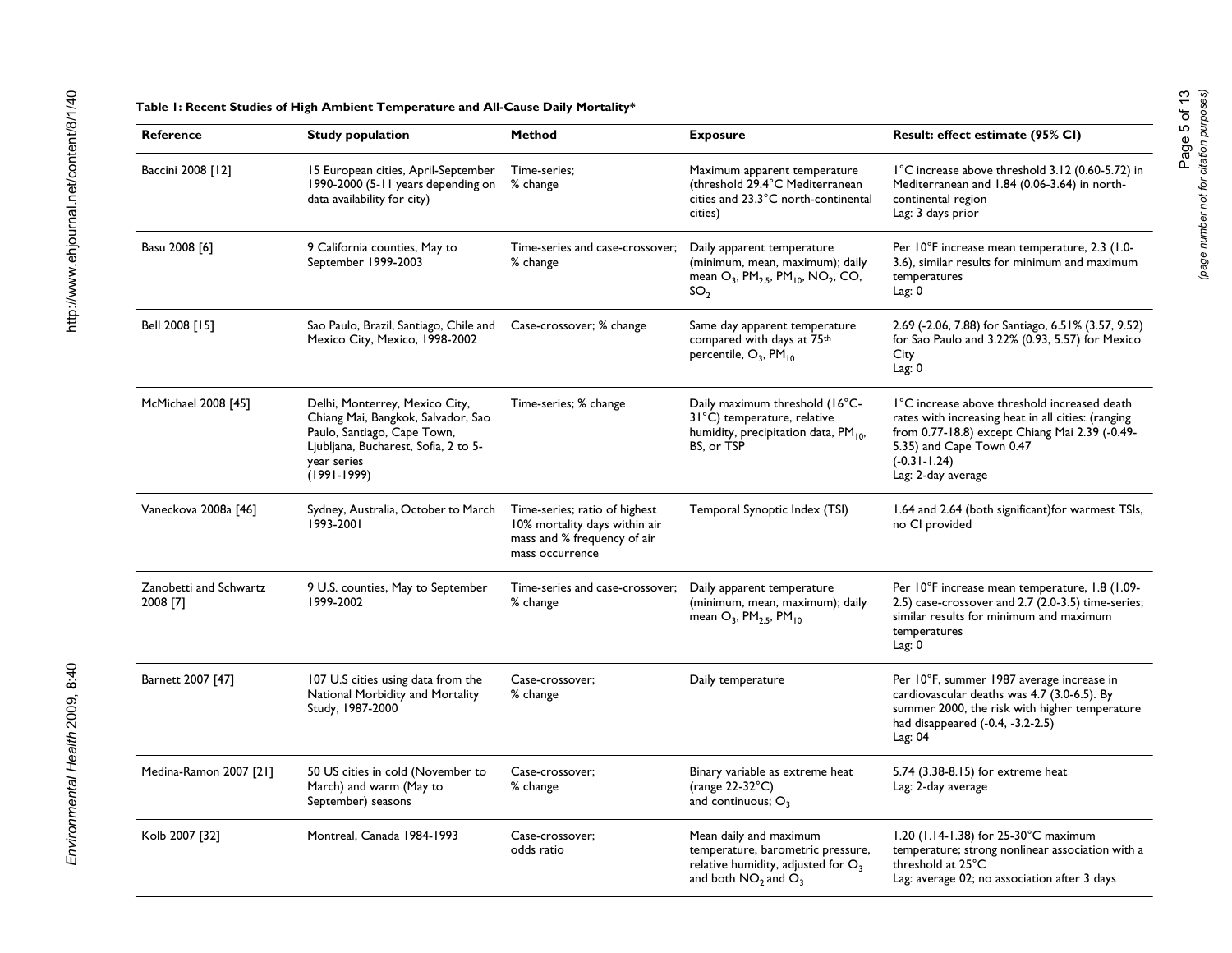| Carson 2006 [48]     | London, England,<br>4 time periods, winter: December-<br>March; non-winter: April-November                                                | Time-series: ratio of winter to<br>non-winter deaths              | Daily mean temperature                                                                                                        | 1.24 (1.16-1.34) from 1900-10; 1.54 (1.42, 1.68)<br>from 1927-37, 1.48 (1.35,-1.64) from 1954-64,<br>1.22 (1.13-1.31) from 1986-96; heat deaths<br>diminished overall in the century                                                                                      |
|----------------------|-------------------------------------------------------------------------------------------------------------------------------------------|-------------------------------------------------------------------|-------------------------------------------------------------------------------------------------------------------------------|---------------------------------------------------------------------------------------------------------------------------------------------------------------------------------------------------------------------------------------------------------------------------|
| Kim 2006 [40]        | 6 cities in South Korea, summer<br>1994-2006                                                                                              | Time-series;<br>% change                                          | Daily mean temperature thresholds<br>$(27-29.7^{\circ}C)$                                                                     | 1°C above threshold 16.3 (14.2, 18.4), 9.10<br>$(5.12, 13.2), 7.01$ $(4.42, 9.66), 6.73$ $(2.47, 11.2)$<br>for Seoul, Daegu, Incheon and Gwangiu,<br>respectively                                                                                                         |
| Michelozzi 2006 [49] | 4 Italian cities, June to September<br>2003 & 2004 and reference period<br>(Roma, Torino, Milano: 1995-2002<br>and Bologna:<br>1996-2002) | Time-series:<br>% change                                          | Daily maximum apparent<br>temperature thresholds (28-32°C)                                                                    | 1°C above threshold 3.2 (1.9-4.6), 5.0 (3.8-6.1),<br>5.4 (4.3-6.5), 3.8 (2.5-5.0) for Bologna, Milano,<br>Roma, and Torino, respectively                                                                                                                                  |
| Stafoggia 2006 [16]  | Bologna, Milan, Rome, Turin, 1997-<br>2003                                                                                                | Case-crossover: odds ratio                                        | 30°C mean apparent temperature<br>relative to 20°C; odds ratio                                                                | $1.34$ (1.27, 1.42)<br>Lag: 01                                                                                                                                                                                                                                            |
| Basu 2005 [5]        | 20 US metropolitan areas, seasonal<br>analysis 1992                                                                                       | Time series (relative risk) and<br>case-crossover<br>(odds ratio) | Mean daily temperature per IOF<br>adjusted for dew point temperature;<br>daily $O_3$                                          | Per 10°F, 1.15 (1.07-1.24), 1.10 (0.96-1.27), 1.08<br>$(0.92 - 1.26)$ , 1.08 (1.02-1.15), and 1.01 (0.92-1.11)<br>in the Southwest, Southeast, Northwest,<br>Northeast, and Midwest, respectively, in the<br>summer from the time-stratified case-crossover<br>Lag: $0,1$ |
| El-Zein 2004 [34]    | Greater Beirut, Lebanon, 1997-1999                                                                                                        | Time-series;<br>% change                                          | Mean daily temperature, mean daily<br>humidity, minimum mortality<br>temperature (TMM) = $27.5^{\circ}$ C                     | I°C above TMM 12.3 (5.7, 19.4%) increase in<br>annual mortality<br>Lag: 0                                                                                                                                                                                                 |
| Goodman 2004 [26]    | Dublin, Ireland, April 1980 to<br>December 1996                                                                                           | Time-series;<br>% change                                          | Daily minimum temperature, daily<br>mean relative humidity                                                                    | I°C increase 0.4 (0.3-0.6) increase<br>Lag: $0$                                                                                                                                                                                                                           |
| Pattenden 2003 [50]  | Sofia, Bulgaria (1996-1999) and<br>London, England (1993-1996)                                                                            | Time-series;<br>% change                                          | Daily mean temperature, relative<br>humidity and PM (black smoke for<br>London and total suspended<br>particulates for Sofia) | I°C increase above 90th % 1.9 (1.4 to 2.4) in<br>London, and 3.5 (2.2 to 4.8) in Sofia<br>Lag: 2 day average                                                                                                                                                              |
| Curriero 2002 [39]   | 11 Eastern US cities, 1973-1994                                                                                                           | Time-series:<br>% change                                          | Daily mean temperature, dew point<br>temperature; minimum mortality<br>temperature (MMT) range: 65.2-90.3                     | Per 10°F above MMT range 1.4-6.7<br>Lag: 0                                                                                                                                                                                                                                |
| Braga 2001 [11]      | 12 US cities. 1986-1993                                                                                                                   | Time-series;<br>% increase                                        | Mean daily temperature, relative<br>humidity                                                                                  | 4% increase (no CI given);<br>Lag: $0$ or $1$<br>Harvesting effect for hot temperatures                                                                                                                                                                                   |

**Table 1: Recent Studies of High Ambient Temperature and All-Cause Daily Mortality\*** *(Continued)*

\* Exceptions: El-Zein 2004 and Carson 2006 reported annual and weekly deaths, respectively.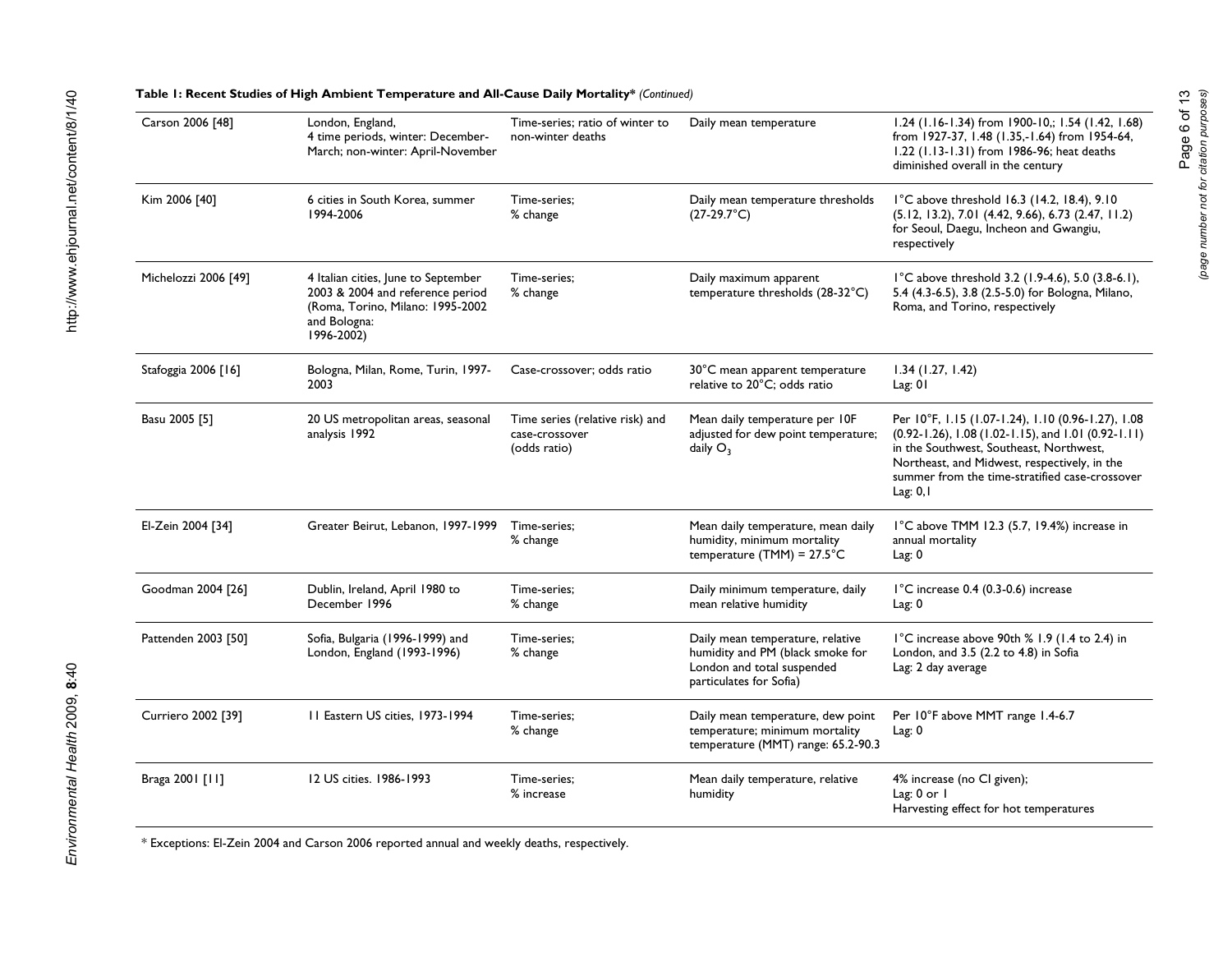| <b>Reference</b>                   | <b>Study location</b>                                                                                                                                                          | Method                             | <b>Exposure</b>                                                                                                                                                                              | <b>Causes of death</b>                          | Result                                                                                                                |
|------------------------------------|--------------------------------------------------------------------------------------------------------------------------------------------------------------------------------|------------------------------------|----------------------------------------------------------------------------------------------------------------------------------------------------------------------------------------------|-------------------------------------------------|-----------------------------------------------------------------------------------------------------------------------|
| Basu 2008 [6]                      | 9 California counties,<br>May to September<br>1999-2003                                                                                                                        | Time-series and case-<br>crossover | Same day mean<br>apparent<br>temperature; daily<br>mean $O_3$ , also $PM_{2.5}$ ,<br>$PM_{10}$ , NO <sub>2</sub> , CO, SO <sub>2</sub> ,<br>lag 0 for PM, lag01 for<br>gases                 | All-cause mortality                             | Confounders: none<br>found<br>Effect modifiers: none<br>found                                                         |
| Bell 2008 [15]                     | Sao Paulo, Brazil,<br>Santiago, Chile and<br>Mexico City, Mexico,<br>1998-2002                                                                                                 | Case-crossover                     | Same day apparent<br>temperature<br>compared with days at<br>75 <sup>th</sup> percentile, same<br>day lag $O_3$ , same-day<br>lag PM <sub>10</sub> except<br>Santiago lag   PM <sub>10</sub> | All-cause daily<br>mortality                    | Confounders: O <sub>3</sub> ,<br>$PM_{10}$<br>Effect modifiers: not<br>studied                                        |
| McMichael 2008 [45]                | Delhi, Monterrey,<br>Mexico City, Chiang<br>Mai, Bangkok,<br>Salvador, Sao Paulo,<br>Santiago, Cape Town,<br>Ljubljana, Bucharest,<br>Sofia, 2 to 5-year<br>series (1991-1999) | Time-series                        | Daily maximum<br>threshold (16°C-<br>31°C) temperature,<br>relative humidity,<br>precipitation data,<br>$PM_{10}$ , BS, or TSP                                                               | All-cause mortality                             | Confounders: none<br>found<br>Effect modifiers: not<br>studied                                                        |
| Ren 2008 [22]                      | US 95 NMMAPS<br>counties, June to<br>September 1987-2000                                                                                                                       | Time-series                        | Daily maximum<br>temperature (same-<br>day, lag 1), maximum<br>hourly $O_3$                                                                                                                  | CVD mortality                                   | Confounders: not<br>studied<br>Effect modifier: $O_3$                                                                 |
| Vaneckova 2008a [46]               | Sydney, Australia,<br>October to March<br>1993-2001                                                                                                                            | Time-series                        | Temporal Synoptic<br>Index (TSI) on the<br>highest 10% mortality<br>days, $O_3$ , PM <sub>10</sub>                                                                                           | All-cause, circulatory,<br>cerebrovascular      | Confounders: $O3$ on<br>warm, humid days and<br>PM <sub>10</sub> on hot, dry days<br>Effect modifiers: not<br>studied |
| Vaneckova 2008b [19]               | Sydney, Australia,<br>October to March<br>1993-2004                                                                                                                            | Time-series                        | Daily maximum<br>temperature,<br>maximum $O_3$                                                                                                                                               | Underlying and<br>associated causes of<br>death | Confounders: $O_3$ ,<br>$PM_{10}$<br>Effect modifiers: not<br>studied                                                 |
| Zanobetti and<br>Schwartz 2008 [7] | 9 U.S. counties, May<br>to September 1999-<br>2002                                                                                                                             | Time series and case-<br>crossover | Daily apparent<br>temperature<br>(minimum, mean,<br>maximum); daily mean<br>$O_3$ , PM <sub>2.5</sub>                                                                                        | All-cause mortality                             | Confounders: none<br>found<br>Effect modifiers: none<br>found                                                         |
| Kolb 2007 [32]                     | Montreal, Canada<br>1984-1993                                                                                                                                                  | Case-crossover                     | Mean daily and<br>maximum<br>temperature,<br>barometric pressure,<br>relative humidity,<br>adjusted for $O_3$ and<br>both $NO2$ and $O3$                                                     | Daily all-cause<br>mortality                    | Confounders: none<br>found<br>Effect modifiers: not<br>studied                                                        |
| Medina-Ramon 2007<br>$[2]$         | 50 US cities in cold<br>(November to March)<br>and warm (May to<br>September) seasons                                                                                          | Case-crossover                     | Binary variable as<br>extreme temperature<br>and continuous; $O_3$                                                                                                                           | All-cause and CVD<br>mortality                  | Confounder: $O_3$<br>Effect modifiers: not<br>studied                                                                 |

#### <span id="page-6-0"></span>**Table 2: Recent Studies of High Ambient Temperature and Mortality Examining Air Pollutants as Potential Confounders and/or Effect Modifiers**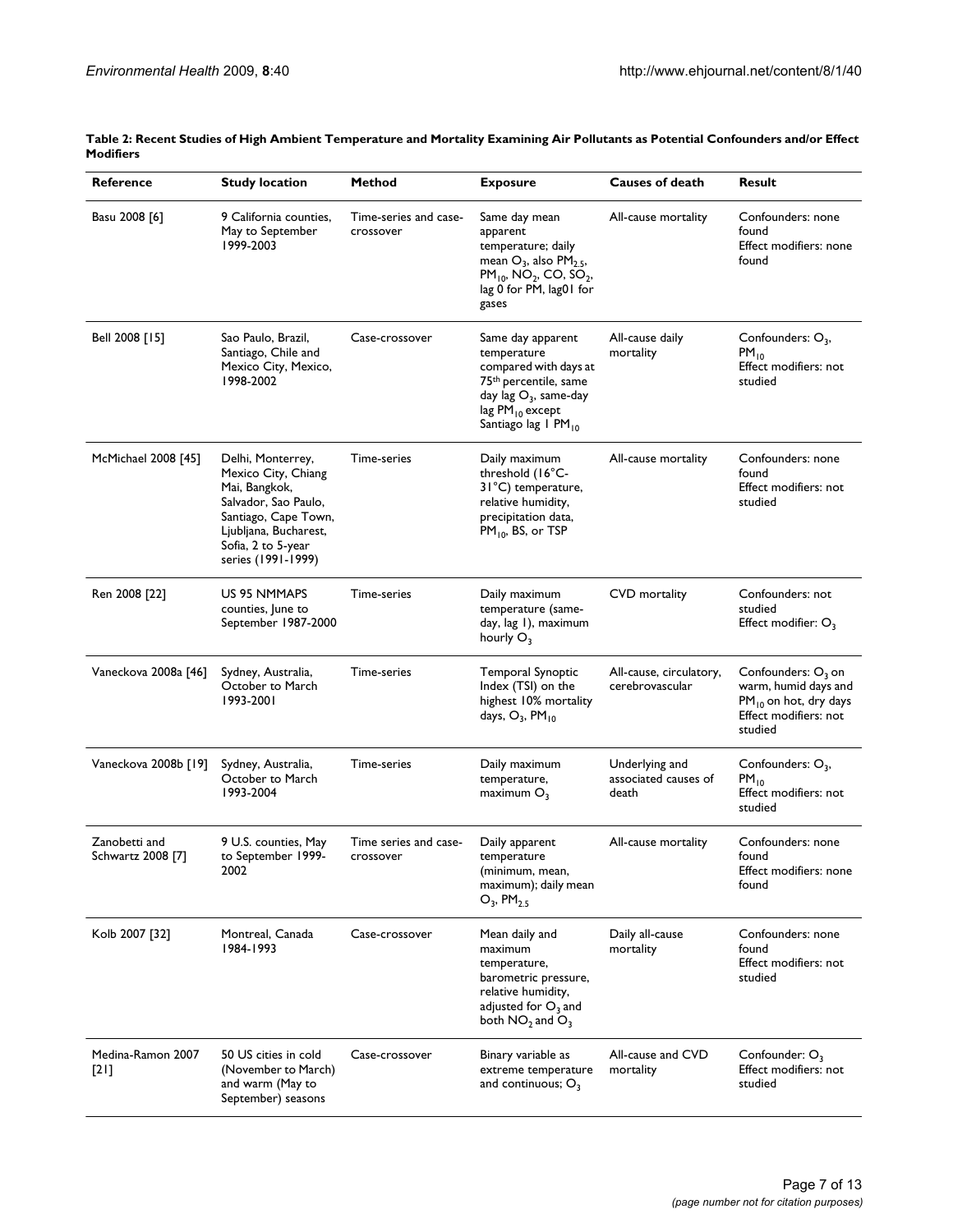| Filleul 2006 [23]                      | 9 French cities, all<br>year and heat wave<br>August 2003          | Time-series                         | Minimum and<br>maximum<br>temperature, 8-hour<br>maximum $O_3$                                                               | Daily all-cause<br>mortality                           | Confounders: not<br>studied<br>Effect modifier: $O_3$ for<br>some cities                     |
|----------------------------------------|--------------------------------------------------------------------|-------------------------------------|------------------------------------------------------------------------------------------------------------------------------|--------------------------------------------------------|----------------------------------------------------------------------------------------------|
| Ren 2006 [51]                          | Brisbane, Australia (all<br>year January 1996 to<br>December 2001) | Time-series                         | Minimum<br>temperature, daily<br>$PM_{10}$ as modifier                                                                       | Cardiorespiratory<br>mortality                         | Confounders: not<br>studied<br>Effect modifier: PM <sub>10</sub>                             |
| Stafoggia 2006 [16]                    | Bologna, Milan, Rome,<br>Turin, 1997-2003                          | Case-crossover                      | 30°C mean apparent<br>temperature (lag01)<br>relative to $20^{\circ}$ C, O <sub>3</sub>                                      | All-cause mortality                                    | Confounders: none<br>found<br>Effect modifiers: not<br>studied                               |
| Basu 2005 [5]                          | 20 US metropolitan<br>areas, seasonal<br>analysis 1992             | Time series (and case-<br>crossover | Mean daily<br>temperature per 10°F<br>adjusted for dew<br>point temperature;<br>daily $O_3$                                  | Individual and daily<br>cardiorespiratory<br>mortality | Confounders: PM <sub>10</sub> in<br>summer<br>Effect modifiers: not<br>studied               |
| O'Neill 2005 [18]                      | Mexico City (1996-<br>98) and Monterrey<br>$(1996-99)$             | Time series;<br>% change            | Heat $(35-36^{\circ}C$ for<br>Monterrey), mean<br>temperature (25°C<br>Monterrey, 15°C<br>Mexico City), daily O <sub>3</sub> | Daily all-cause<br>mortality                           | Confounders: O <sub>3</sub> and<br>$PM_{10}$ on hot days<br>Effect modifiers: not<br>studied |
| Rainham and Smoyer-<br>Tomic 2003 [17] | Toronto, May I to<br>September 30, 1980-<br>1996                   | Time-series; relative<br>risk (RR)  | Humidex, $O_3$ , also<br>CO, NO <sub>2</sub> , SO <sub>2</sub>                                                               | Daily all-cause<br>mortality                           | Confounders: none<br>found<br>Effect modifiers: not<br>studied                               |
| Pattenden 2003 [49]                    | Sofia, Bulgaria (1996-<br>1999) and London,<br>England (1993-1996) | Time-series:<br>% change            | Daily weather (2-day<br>mean) and PM (black<br>smoke for London<br>and total suspended<br>particulates for Sofia)            | Daily all-cause<br>mortality                           | Confounders: none<br>found<br>Effect modifiers: not<br>studied                               |

#### **Table 2: Recent Studies of High Ambient Temperature and Mortality Examining Air Pollutants as Potential Confounders and/or Effect Modifiers** *(Continued)*

tified to be at increased risk for mortality from high ambient temperature. One investigator also reported 15 to 64 years of age to be at a significantly increased risk, although still lower than the elderly or young children [\[33](#page-12-15)].

### *Gender*

Modifications by gender has also been studied, and some investigators reported no difference by gender [[14](#page-11-10)], while others found men in Santiago and Sao Paulo [\[15](#page-11-11)] specifically for circulatory causes [\[35\]](#page-12-17) or women in various locations [\[15](#page-11-11)[-17](#page-12-0)[,19](#page-12-2),[24,](#page-12-7)[36\]](#page-12-32) to be at higher risk for mortality.

### *Race/ethnic group*

Other recent epidemiologic studies also reported Black racial ethnic group [\[14](#page-11-10),[37](#page-12-33)] and non-Whites [\[28](#page-12-10)] to be at greater risk than Whites in the US. Hispanic subgroups, however, have not been identified as being at greater risk in one study, partially explained by more social networking among this ethnic group [\[14](#page-11-10)].

#### *Socioeconomic factors*

Other factors that provoked greater risk included indicators for lower socioeconomic status, including the less educated, persons living in lower income areas [[16](#page-11-12)] and dying out of the hospital [[14](#page-11-10),[27](#page-12-9)[,38](#page-12-34)]. Also, increased poverty [\[39\]](#page-12-35), and lack of air conditioner [[11](#page-11-20),[37,](#page-12-33)[39](#page-12-35)] were observed risk factors. However, lower socioeconomic status [\[33\]](#page-12-15) and education level were not found to be a risk factor in all studies [[14\]](#page-11-10).

#### *Latitude Variations*

Some studies reported variation by latitude, supporting the evidence for acclimatization. People who live in cities where the temperatures are generally elevated in the summer were found to have higher minimum mortality temperatures, or less risk given the same level of temperature, than people who live in cities with milder climates [[7](#page-11-5)[,21](#page-12-4),[39\]](#page-12-35). A similar finding was reported in California, where slightly higher estimates were found for coastal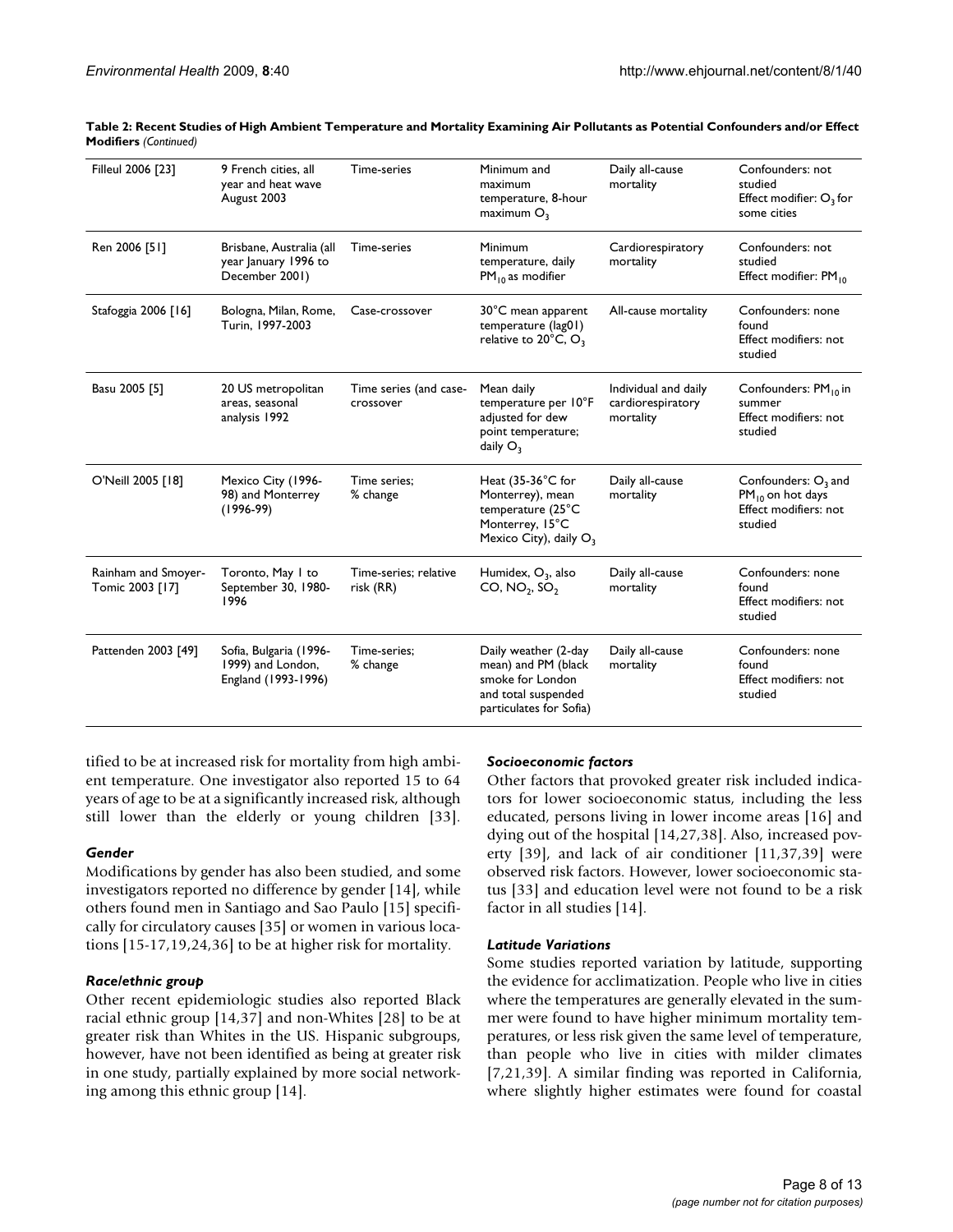| Reference                   | <b>Study location</b>                                                                                           | Study design   | <b>Exposure</b>                                                                                                                       | <b>Causes of death</b>                                                                                     | Result                                                                                                                                                                                                                                                                                                                                           |
|-----------------------------|-----------------------------------------------------------------------------------------------------------------|----------------|---------------------------------------------------------------------------------------------------------------------------------------|------------------------------------------------------------------------------------------------------------|--------------------------------------------------------------------------------------------------------------------------------------------------------------------------------------------------------------------------------------------------------------------------------------------------------------------------------------------------|
| Baccini 2008 [12]           | 15 European cities,<br>April-September 1990-<br>2000 (5-11 years<br>depending on data<br>availability for city) | Time-series    | Maximum apparent<br>temperature (threshold<br>29.4°C Mediterranean<br>cities and 23.3°C north-<br>continental cities)                 | Daily all-cause<br>mortality                                                                               | Respiratory diseases<br>among 75+ years                                                                                                                                                                                                                                                                                                          |
| Basu and Ostro<br>2008 [14] | 9 California counties,<br>May to September<br>1999-2003                                                         | Case-crossover | Mean daily apparent<br>temperature                                                                                                    | Cause-specific<br>mortality; all-cause<br>mortality by age, race/<br>ethnicity, gender,<br>education level | Cardiovascular, higher<br>specifically for ischemic<br>heart disease, myocardial<br>infarction, and congestive<br>heart failure, $\leq 1$ year, $\leq 5$<br>years, elderly, Black race,<br>out of hospital death; no<br>elevated risks for<br>cerebrovascular, diabetes,<br>respiratory; no difference<br>by gender or high school<br>graduation |
| Bell 2008 [15]              | Sao Paulo, Brazil,<br>Santiago, Chile and<br>Mexico City, Mexico,<br>1998-2002                                  | Case-crossover | Same day apparent<br>temperature                                                                                                      | Daily all-cause<br>mortality                                                                               | 65+ years, women in<br>Mexico City, but men in<br>Santiago and Sao Paulo,<br>less educated in Sao Paulo                                                                                                                                                                                                                                          |
| Ishigami 2008 [24]          | Budapest, London and<br>Milan, 2003                                                                             | Time-series    | Mean daily temperature<br>(lag0 and lag1), $PM_{10}$ (TSP<br>in Budapest), ozone                                                      | Daily all-cause<br>mortality                                                                               | Increased age, females<br>65+ years greater risk in<br>London and Milan and<br>non-elderly adults in<br>Milan; mortality from<br>external causes,<br>respiratory and<br>cardiovascular diseases                                                                                                                                                  |
| Stafoggia 2008 [30]         | 4 Italian cities, 1997-<br>2004                                                                                 | Case-crossover | Apparent temperature<br>30°C compared to 20°C                                                                                         | Deaths in hospitals for<br>those with 2+ days in<br>hospital                                               | Increased age, single<br>general medicine<br>compared to high and<br>intensive care units,<br>history of psychiatric<br>disorders,<br>cerebrovascular diseases,<br>heart failure, stroke,<br>chronic pulmonary<br>diseases                                                                                                                       |
| Vaneckova 2008a<br>$[46]$   | Sydney, Australia,<br>October to March<br>1993-2001                                                             | Time-series    | Temporal Synoptic Index<br>(TSI); ratio of highest 10%<br>mortality days within air<br>mass and % frequency of<br>air mass occurrence | Daily all-cause<br>mortality                                                                               | 65+ years, women                                                                                                                                                                                                                                                                                                                                 |
| Yip 2008 [52]               | Maricopa County,<br>Arizona, June to<br>September<br>2000-2005                                                  | Time-series    | Heat index                                                                                                                            | Heat-related deaths                                                                                        | Young and old outdoors,<br>but greater risk for elderly<br>indoors                                                                                                                                                                                                                                                                               |
| Hajat 2007 [25]             | England and Wales,<br>1993-2003                                                                                 | Time-series    | Heat $(> 95th %)$ and cold<br>$(< 5th %$ ) thresholds                                                                                 | All-cause mortality                                                                                        | Elderly, those in nursing<br>care homes respiratory<br>and external causes,<br>women; not modified by<br>deprivation in London                                                                                                                                                                                                                   |

# <span id="page-8-0"></span>**Table 3: Recent Studies Identifying Vulnerable Subgroups of Mortality from High Ambient Temperature**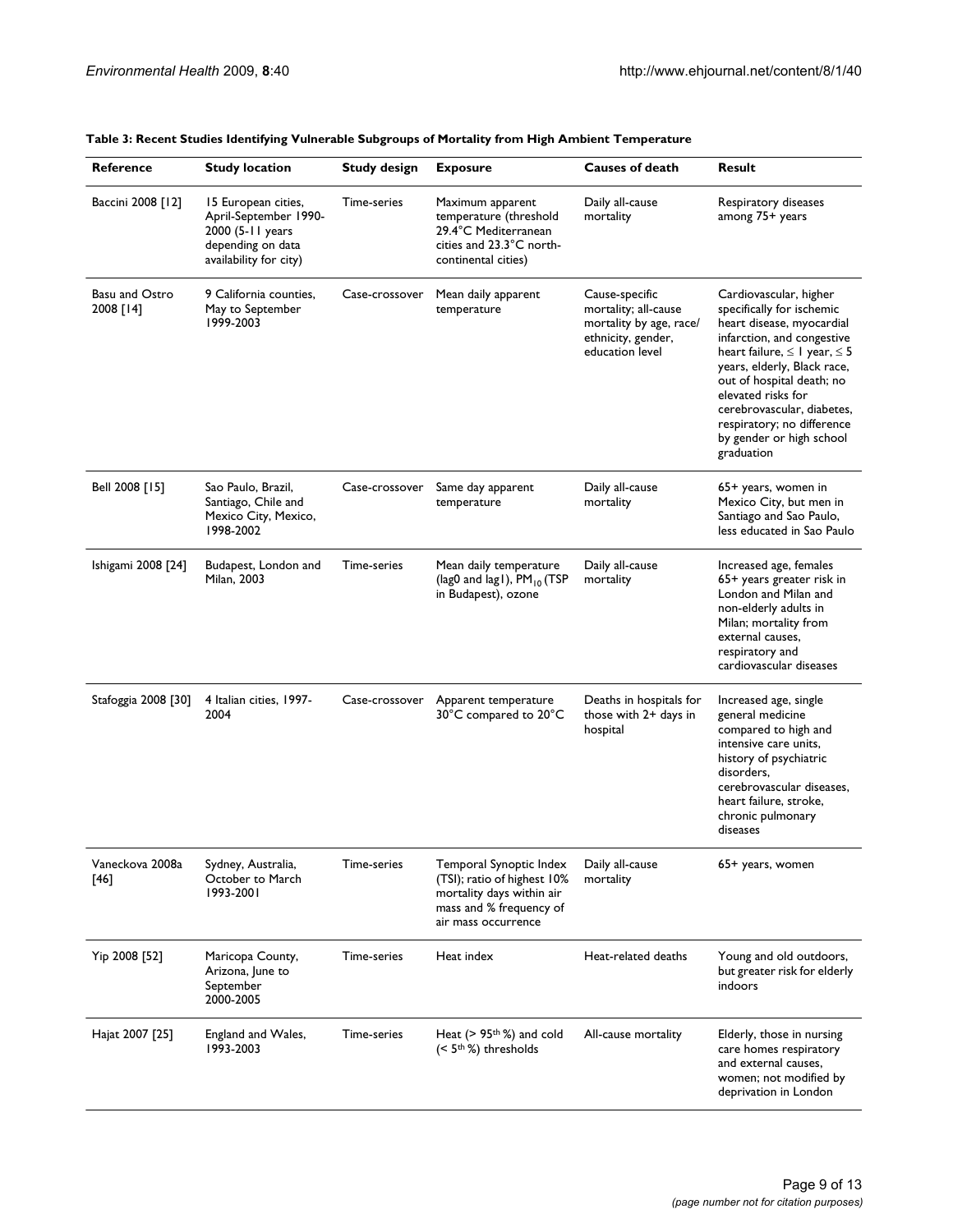| Medina-Ramon<br>2007 [21]                       | 50 US cities in cold<br>(November to March)<br>and warm (May to<br>September) seasons                       | Case-crossover | Binary variable as<br>extreme temperature and<br>continuous; ozone                                                                               | All-cause and CVD<br>mortality                                                                            | Cities with milder<br>summers, less air<br>conditioning and higher<br>population density                                                                                                    |
|-------------------------------------------------|-------------------------------------------------------------------------------------------------------------|----------------|--------------------------------------------------------------------------------------------------------------------------------------------------|-----------------------------------------------------------------------------------------------------------|---------------------------------------------------------------------------------------------------------------------------------------------------------------------------------------------|
| Diaz 2006 [35]                                  | Madrid, January 1986-<br>December 1997                                                                      | Time-series    | $T$ (hwave) = $T$ max-36.5C<br>if Tmax>36.5C; 5 <sup>th</sup> % to<br>95 <sup>th</sup> % temperature, $NO2$                                      | $AR = (RR-1)/RR$ for<br>daily mortality                                                                   | Circulatory causes, males<br>45-64 years                                                                                                                                                    |
| Stafoggia 2006 [16]                             | Bologna, Milan, Rome,<br>Turin, 1997-2003                                                                   | Case-crossover | 30°C mean apparent<br>temperature (lag01)<br>relative to 20°C; odds<br>ratio                                                                     | All-cause mortality and<br>previous<br>hospitalization                                                    | Increased age and greater<br>for women, widows and<br>widowers, psychiatric<br>disorders, depression,<br>heart and circulatory<br>disorders                                                 |
| Hajat 2005 [48]                                 | Delhi, Sao Paulo,<br>London, January 1991-<br>December 1994                                                 | Time-series    | Daily temperature<br>(lag 0,1) greater than<br>$20^{\circ}$ C                                                                                    | Daily all-cause<br>mortality                                                                              | Respiratory deaths in Sao<br>Paulo and London;<br>children in Delhi                                                                                                                         |
| O'Neill, Zanobetti<br>and Schwartz 2005<br>[37] | Chicago, Detroit,<br>Minneapolis, Pittsburgh,<br>1988-1993 for Chicago<br>and 1986-1993 for<br>other cities | Time-series    | Percent change daily<br>mean temperature 29°C<br>relative to $15^{\circ}$ C (lag0),<br>barometric pressure, day<br>of the week, PM <sub>10</sub> | Mortality, prevalence<br>of air conditioner (AC)                                                          | Black race, lack of air<br>conditioner                                                                                                                                                      |
| Gouveia 2003 [33]                               | Sao Paulo, Brazil, 1991-<br>1994                                                                            | Time-series    | Daily mean temperature<br>(lag01), $SO_2$ , PM <sub>10</sub> , CO,<br>$O_3$ , NO <sub>2</sub> , day of the<br>week, season, humidity             | Daily all-cause<br>mortality, excluding<br>violent deaths.<br>cardiovascular and<br>respiratory mortality | Greatest for 65+years and<br>< 15 years, also increased<br>for 15-64 years; elderly<br>cardiovascular,<br>respiratory for adults and<br>elderly; no modification by<br>socioeconomic status |
| O'Neill 2003 [38]                               | 7 US cities,<br>1986-1993                                                                                   | Time-series    | Mean daily apparent<br>temperature (% change<br>29°C and -5°C), PM <sub>10</sub>                                                                 | Daily all-cause<br>mortality, looking at<br>effect modification by<br>demographics & other<br>variables   | Black race, less educated,<br>and outside hospital                                                                                                                                          |
| Rainham and<br>Smoyer-Tomic<br>2003 [42]        | Toronto, May I to<br>September 30, 1980-<br>1996                                                            | Time-series    | Humidex, CO, O <sub>3</sub> , NO <sub>2</sub> ,<br>SO <sub>2</sub>                                                                               | Daily all-cause<br>mortality                                                                              | Females                                                                                                                                                                                     |
| Curriero 2002 [39]                              | II Eastern US cities,<br>1973-1994                                                                          | Time-series    | Daily mean temperature,<br>dew point temperature;<br>minimum mortality<br>temperature (MMT)<br>range: 65.2-90.3                                  | Daily all-cause<br>mortality, excluding<br>accidents                                                      | Higher latitude, more<br>poverty, less air<br>conditioning or heating                                                                                                                       |

| Table 3: Recent Studies Identifying Vulnerable Subgroups of Mortality from High Ambient Temperature (Continued) |  |  |  |
|-----------------------------------------------------------------------------------------------------------------|--|--|--|
|-----------------------------------------------------------------------------------------------------------------|--|--|--|

counties where milder temperatures are generally experienced [\[6\]](#page-11-6). Although coastal areas in California are usually more expensive, many of the homes lack air conditioning, since they have not been needed. Therefore, air conditioning prevalence is not an indicator of socioeconomic status in California, as it is in the remainder of the U.S.

# **Discussion**

In the past few years, several epidemiologic studies have been conducted in various locations to characterize temperature and mortality. In the US, similar effects were found in nine counties in California and in nine counties outside of California in two separate studies using the same methods [[6](#page-11-6),[7\]](#page-11-5). In Europe and Korea, however, the effect estimates were larger [\[12](#page-11-9),[40\]](#page-12-40), further supporting the need to conduct temperature-mortality studies for specific areas. The results from future studies can be more readily compared if estimates are reported per degree Celsius or Fahrenheit per unit change in temperature (assuming linearity), or if a regression coefficient is given, rather than selecting a threshold value for temperature. In addition, investigators should consider accounting for air pollutants and identifying vulnerable subgroups in their epidemiologic studies.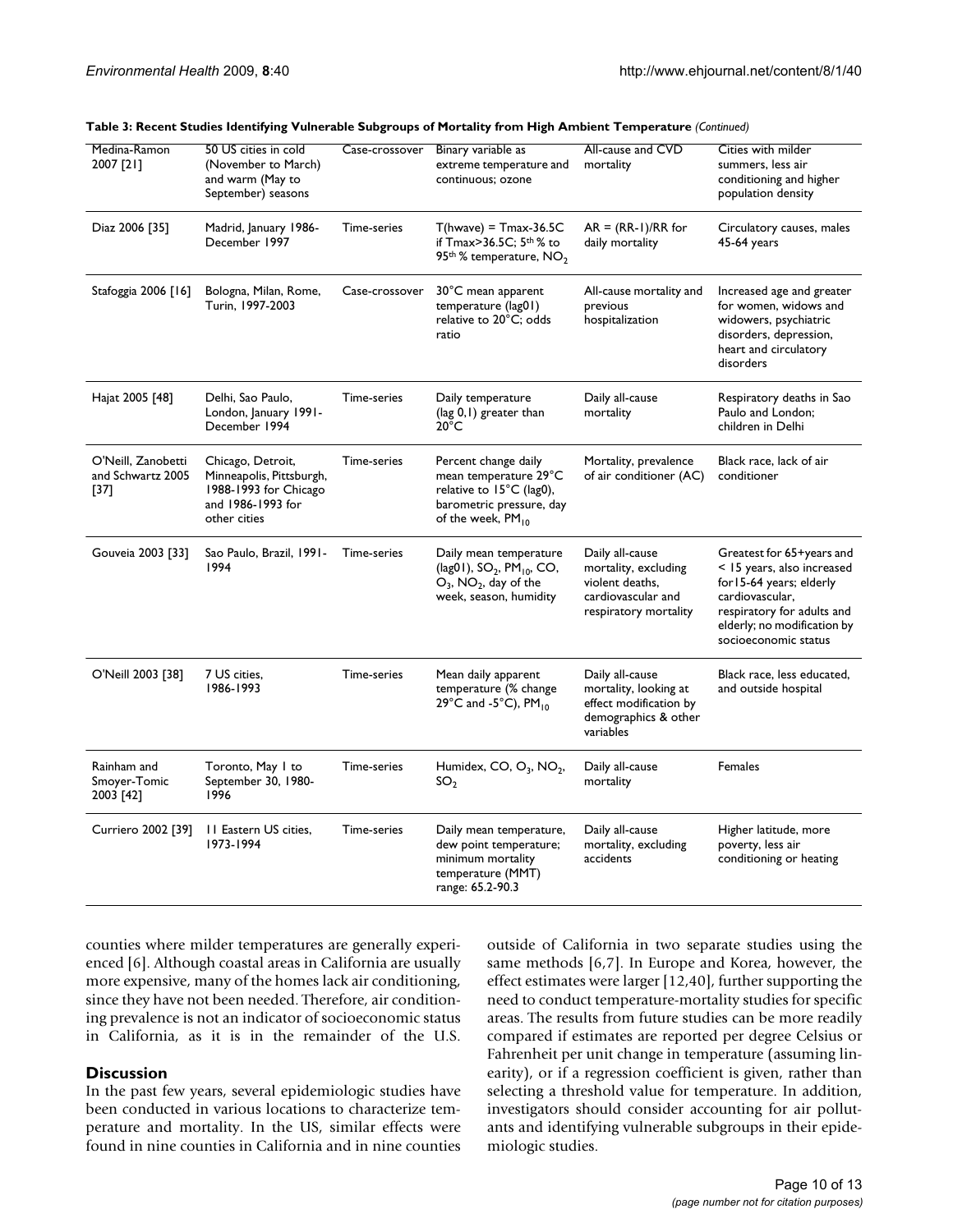The recent epidemiologic evidence suggests that PM and  $O<sub>3</sub>$  may be confounders, and some studies also found  $O<sub>3</sub>$ to be an effect modifier in the warmer months. In other words, the association between temperature and mortality is partially a result of the effect of PM and  $O_3$ . However, this confounding effect is relatively small, and there is clearly an independent effect of both temperature and air pollution on mortality. Others have reported that temperature has a greater effect on mortality with higher levels of  $O<sub>3</sub>$  (i.e., synergism). Some of the conflicting evidence for confounding and effect modification by air pollutants may be due to high correlations between pollutants and temperature, making it difficult to tease apart the independent effects of either exposure. Also, different sources, chemistry, size distribution of particles, compositions and patterns of exposure [\[41](#page-12-43)] of gases and particles are observed throughout the US and elsewhere. Although  $O<sub>3</sub>$ generally peaks in the summer throughout the US, for example, particulate matter peaks in the winter in California and in the summer on the East Coast. Thus, there would more likely be an impact of PM on elevated ambient temperature and health outcomes on the East Coast. Acclimatization may also play a critical role in the temperature-mortality association. People who live in areas where high ambient temperatures or heat waves are typically experienced may be less affected than people who reside in areas where high ambient temperatures are less commonly observed. Thus, even if there is effect modification between ambient temperature and a pollutant, such as  $O_3$ , the influence on mortality may be minimal, but synergistic in areas where heat waves are uncommon.

Several vulnerable subgroups have been identified in the past decade of epidemiologic research, and were often dependent on study location and study population. Thus, region-specific policies, especially in urban areas, are vital to the mitigation of heat-related deaths. Specifically, those dying from cardiovascular, respiratory, and some specific cardiovascular diseases, such as ischemic heart disease, congestive heart failure, and myocardial infarction were at greater risk for heat-related mortality. Other vulnerable subgroups included: Black racial/ethnic group, women, those with lower socioeconomic status, and all age groups, particularly the elderly over 65 years of age as well as infants and young children.

Infants, young children, and the elderly should be specifically targeted in future studies to prevent heat-related mortality. With the elderly increasing in urban environments, an important research goal is the identification of clinical patterns of chronic diseases that increase the susceptibility to heat. Furthermore, vulnerable subgroups need to be further identified by cause-specific outcomes or demographics, such as racial/ethnic group. Furthermore, adverse birth outcomes have been found to be associated

with air pollutants in previous studies, but have not been investigated, specifically for ambient temperature. Although previous studies of air pollution and birth outcomes have not accounted for temperature, some investigators have suggested seasonal associations, implying that temperature could also play a role with adverse birth outcomes and warrants further investigation.

Several biological mechanisms have been postulated for susceptible populations to heat-related mortality, particularly the elderly [\[42\]](#page-12-42). When body temperatures rise, blood flow generally shifts from the vital organs to underneath the skin's surface in an effort to cool down. The body's ability to regulate its temperature (also known as thermoregulation) may be impeded when too much blood is diverted, putting increased stress on the heart and lungs. Increased blood viscosity, elevated cholesterol levels associated with higher temperatures, and higher sweating threshold may also trigger heat-related mortality [[43\]](#page-12-44). The body's ability to adapt to high ambient temperature can be influenced by acclimatization. People who live in areas where high ambient temperatures are not generally experienced are more likely to be affected by a heat wave. The synergistic impact of high ambient temperature along with high levels of air pollutants, such as  $O_3$  and PM, may also play a role in increasing the mortality effect. Furthermore, heat waves occurring earlier in the year may have a greater impact on mortality since the population has not had the chance to adapt to hotter temperatures.

This review is timely as climate change receives more global attention, and more epidemiologic studies have been recently conducted. It, however, has several limitations. While it includes the most recent epidemiologic studies using time-series and case-crossover methods, it does not include studies of heat waves or studies using other approaches in an effort to focus on general ambient temperature over longer time periods. Both methods rely on ecologic exposure variables for temperature, and the timeseries analysis also uses aggregated counts of mortality. Thus, an advantage of the case-crossover study is that differences by individual-level characteristics such as age, race/ethnic group, gender can be analyzed. Although the methods used across studies were similar, it was still often difficult to compare estimates between studies because of the analysis type (e.g., different threshold values). There were also not a sufficient number of studies to conduct a meta-analysis of the results, or other more substantial quantification. Finally, there may be some publication bias in the studies that were chosen, but by using PubMed, the bias may be limited, as it includes most scientific journals.

Further studies need to be conducted in more urban locations so that policies can be implemented for specific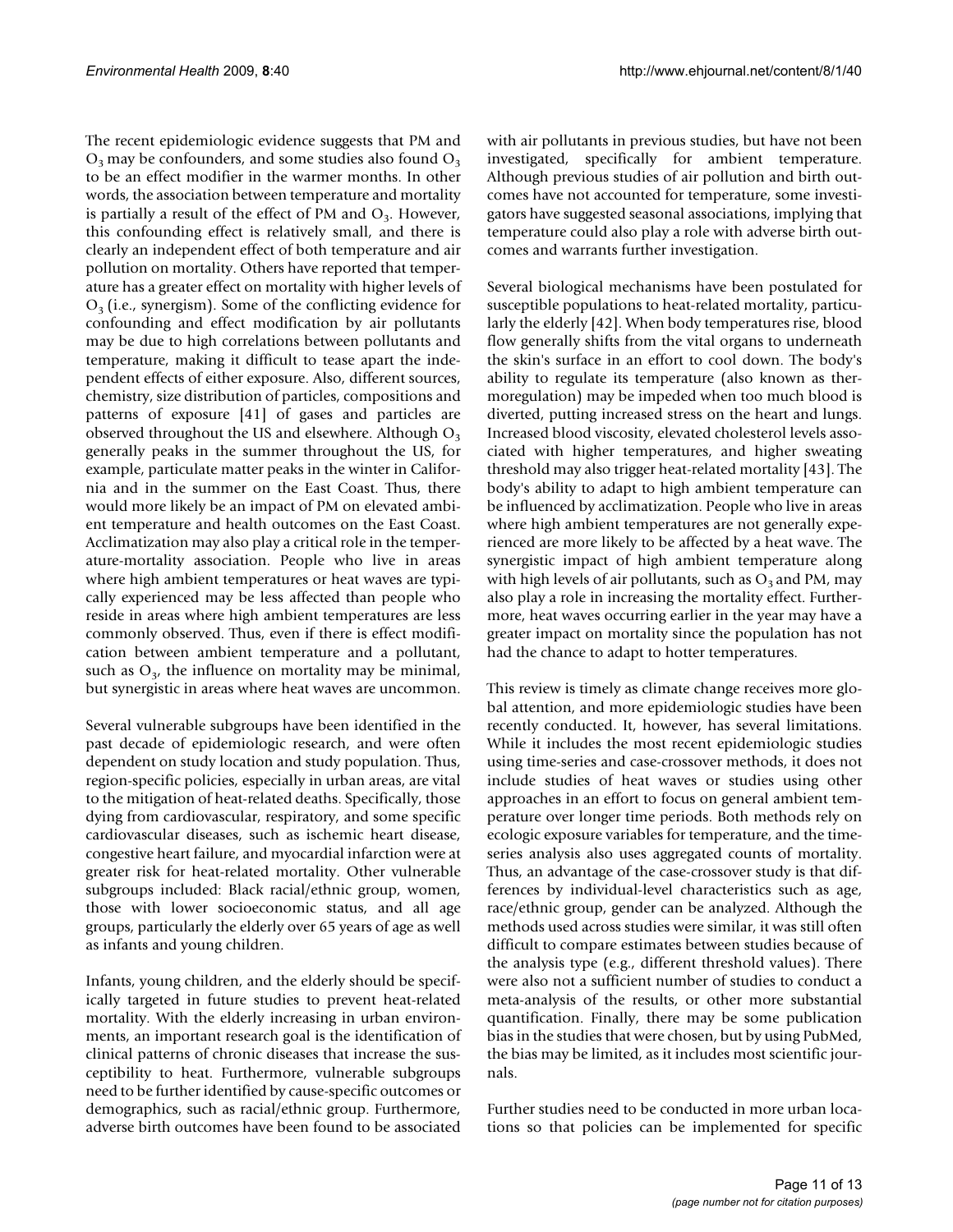areas rather than for an entire geographic area. These studies would be helpful to the National Weather Service, health care institutions, and governmental agencies to implement policies to prevent heat-related mortality and also create a better heat warning system based on current studies. They will also be helpful to establish policy guidelines for the U.S. Environmental Protection Agency (personal communication), and could be used for economic analyses. Although no formal evaluation of heat-health watch warning systems has been performed to date, some city-based heat-health watch warning systems have already been implemented appear to be successful in greatly reducing mortality following heat waves [[44](#page-12-45)]. For example, the 2003 heat wave in Western Europe resulted in 35,000 deaths, but the World Health Organization's project, EuroHEAT, collected information about existing warning systems and defined guidelines for prevention so that subsequent heat waves do not produce such devastating results [http://www.euro.who.int/document/](http://www.euro.who.int/document/e91347.pdf) [e91347.pdf](http://www.euro.who.int/document/e91347.pdf).

# **Conclusion**

In the past few years, several epidemiologic studies have been conducted in various locations to characterize temperature and mortality. These studies have consisted primarily of time-series and case-crossover studies, and were summarized this review. The recent epidemiologic evidence suggests that PM and  $O_3$  may be confounders, and some studies also found  $O_3$  to be an effect modifier in the warmer months. However, this confounding effect is relatively small, and there is clearly an independent effect of both temperature and air pollution on mortality. Several vulnerable subgroups have been identified, including those dying from cardiovascular, respiratory, and some specific cardiovascular diseases, such as ischemic heart disease, congestive heart failure, and myocardial infarction. Other vulnerable subgroups included: Black racial/ ethnic group, women, those with lower socioeconomic status, and all age groups, particularly the elderly over 65 years of age as well as infants and young children.

Thus, infants, young children, and the elderly should be specifically targeted in future studies to prevent heatrelated mortality. Many of these outcomes and vulnerable subgroups have only been identified in recent epidemiologic studies of ambient temperature and were dependent on the location and study population. Thus, region-specific policies, especially in urban areas, are vital to the mitigation of heat-related deaths.

# **Abbreviations**

CO: (carbon monoxide);  $NO_2$ : (nitrogen dioxide);  $O_3$ : (ozone); PM: (particulate matter);  $PM_{2.5}$ : (particulate matter with less than 2.5  $\mu$ g/m<sup>3</sup> in aerodynamic diameter);  $PM_{10}$ : (particulate matter with less than 10  $\mu$ g/m<sup>3</sup> in aerodynamic diameter);  $SO_2$ : (sulfur dioxide);  $°C$ : (degree Celsius); °F: (degree Fahrenheit); CI: (confidence interval).

# **Competing interests**

The author declares that they have no competing interests.

# **Authors' contributions**

RB conducted the literature search for this review, specified the inclusion and exclusion criteria, constructed the tables, and drafted and revised the manuscript for consideration for publication.

### <span id="page-11-18"></span>**Acknowledgements**

<span id="page-11-14"></span>The opinions expressed in this article are solely those of the author and do not represent the policy or position of the State of California or the California Environmental Protection Agency.

### <span id="page-11-16"></span>**References**

- <span id="page-11-0"></span>1. Basu R, Samet JM: **[Relation between elevated ambient temper](http://www.ncbi.nlm.nih.gov/entrez/query.fcgi?cmd=Retrieve&db=PubMed&dopt=Abstract&list_uids=12762092)[ature and mortality: a review of the epidemiologic evidence.](http://www.ncbi.nlm.nih.gov/entrez/query.fcgi?cmd=Retrieve&db=PubMed&dopt=Abstract&list_uids=12762092)** *Epidemiol Rev* 2002, **24:**190-202.
- <span id="page-11-1"></span>2. Kinney P, O'Neill MS, Bell ML, Schwartz J: **Approaches for estimating effects of climate change on heat-related deaths: challenges and opportunities.** *Environmental Science & Policy* 2008, **11:**87-96.
- <span id="page-11-19"></span><span id="page-11-2"></span>3. Gosling SN, McGregor GR, Paldy A: **[Climate change and heat](http://www.ncbi.nlm.nih.gov/entrez/query.fcgi?cmd=Retrieve&db=PubMed&dopt=Abstract&list_uids=17347834)[related mortality in six cities part 1: model construction and](http://www.ncbi.nlm.nih.gov/entrez/query.fcgi?cmd=Retrieve&db=PubMed&dopt=Abstract&list_uids=17347834) [validation.](http://www.ncbi.nlm.nih.gov/entrez/query.fcgi?cmd=Retrieve&db=PubMed&dopt=Abstract&list_uids=17347834)** *Int J Biometeorol* 2007, **51:**525-540.
- <span id="page-11-13"></span><span id="page-11-3"></span>4. Basu R, Samet JM: **[An exposure assessment study of ambient](http://www.ncbi.nlm.nih.gov/entrez/query.fcgi?cmd=Retrieve&db=PubMed&dopt=Abstract&list_uids=12460801) [heat exposure in an elderly population in Baltimore, Mary](http://www.ncbi.nlm.nih.gov/entrez/query.fcgi?cmd=Retrieve&db=PubMed&dopt=Abstract&list_uids=12460801)[land.](http://www.ncbi.nlm.nih.gov/entrez/query.fcgi?cmd=Retrieve&db=PubMed&dopt=Abstract&list_uids=12460801)** *Environ Health Perspect* 2002, **110:**1219-1224.
- <span id="page-11-4"></span>5. Basu R, Dominici F, Samet JM: **[Temperature and mortality](http://www.ncbi.nlm.nih.gov/entrez/query.fcgi?cmd=Retrieve&db=PubMed&dopt=Abstract&list_uids=15613946) [among the elderly in the United States: a comparison of epi](http://www.ncbi.nlm.nih.gov/entrez/query.fcgi?cmd=Retrieve&db=PubMed&dopt=Abstract&list_uids=15613946)[demiologic methods.](http://www.ncbi.nlm.nih.gov/entrez/query.fcgi?cmd=Retrieve&db=PubMed&dopt=Abstract&list_uids=15613946)** *Epidemiology* 2005, **16:**58-66.
- <span id="page-11-6"></span>6. Basu R, Feng WY, Ostro BD: **[Characterizing Temperature and](http://www.ncbi.nlm.nih.gov/entrez/query.fcgi?cmd=Retrieve&db=PubMed&dopt=Abstract&list_uids=18091422) [Mortality in Nine California Counties.](http://www.ncbi.nlm.nih.gov/entrez/query.fcgi?cmd=Retrieve&db=PubMed&dopt=Abstract&list_uids=18091422)** *Epidemiology* 2008, **19:**138-145.
- <span id="page-11-5"></span>7. Zanobetti A, Schwartz J: **[Temperature and mortality in nine US](http://www.ncbi.nlm.nih.gov/entrez/query.fcgi?cmd=Retrieve&db=PubMed&dopt=Abstract&list_uids=18467963) [cities.](http://www.ncbi.nlm.nih.gov/entrez/query.fcgi?cmd=Retrieve&db=PubMed&dopt=Abstract&list_uids=18467963)** *Epidemiology* 2008, **19:**563-570.
- <span id="page-11-15"></span><span id="page-11-7"></span>8. Braga AL, Zanobetti A, Schwartz J: **[The effect of weather on res](http://www.ncbi.nlm.nih.gov/entrez/query.fcgi?cmd=Retrieve&db=PubMed&dopt=Abstract&list_uids=12204818)[piratory and cardiovascular deaths in 12 U.S. cities.](http://www.ncbi.nlm.nih.gov/entrez/query.fcgi?cmd=Retrieve&db=PubMed&dopt=Abstract&list_uids=12204818)** *Environ Health Perspect* 2002, **110:**859-863.
- 9. Zeger SL, Dominici F, Samet J: **[Harvesting-resistant estimates of](http://www.ncbi.nlm.nih.gov/entrez/query.fcgi?cmd=Retrieve&db=PubMed&dopt=Abstract&list_uids=10069254) [air pollution effects on mortality.](http://www.ncbi.nlm.nih.gov/entrez/query.fcgi?cmd=Retrieve&db=PubMed&dopt=Abstract&list_uids=10069254)** *Epidemiology* 1999, **10:**171-175.
- <span id="page-11-17"></span>10. Schwartz J: **[Harvesting and long term exposure effects in the](http://www.ncbi.nlm.nih.gov/entrez/query.fcgi?cmd=Retrieve&db=PubMed&dopt=Abstract&list_uids=10707911) [relation between air pollution and mortality.](http://www.ncbi.nlm.nih.gov/entrez/query.fcgi?cmd=Retrieve&db=PubMed&dopt=Abstract&list_uids=10707911)** *Am J Epidemiol* 2000, **151:**440-448.
- <span id="page-11-20"></span>11. Braga AL, Zanobetti A, Schwartz J: **[The time course of weather](http://www.ncbi.nlm.nih.gov/entrez/query.fcgi?cmd=Retrieve&db=PubMed&dopt=Abstract&list_uids=11679794)[related deaths.](http://www.ncbi.nlm.nih.gov/entrez/query.fcgi?cmd=Retrieve&db=PubMed&dopt=Abstract&list_uids=11679794)** *Epidemiology* 2001, **12:**662-667.
- <span id="page-11-9"></span>12. Baccini M, Biggeri A, Accetta G, Kosatsky T, Katsouyanni K, Analitis A, Anderson HR, Bisanti L, D'Ippoliti D, Danova J, *et al.*: **[Heat effects](http://www.ncbi.nlm.nih.gov/entrez/query.fcgi?cmd=Retrieve&db=PubMed&dopt=Abstract&list_uids=18520615)** [on mortality in 15 European cities.](http://www.ncbi.nlm.nih.gov/entrez/query.fcgi?cmd=Retrieve&db=PubMed&dopt=Abstract&list_uids=18520615) **19:**711-719.
- <span id="page-11-8"></span>13. Hajat S, Kovats RS, Atkinson RW, Haines A: **[Impact of hot tem](http://www.ncbi.nlm.nih.gov/entrez/query.fcgi?cmd=Retrieve&db=PubMed&dopt=Abstract&list_uids=11964434)[peratures on death in London: a time series approach.](http://www.ncbi.nlm.nih.gov/entrez/query.fcgi?cmd=Retrieve&db=PubMed&dopt=Abstract&list_uids=11964434)** *J Epidemiol Community Health* 2002, **56:**367-372.
- <span id="page-11-10"></span>14. Basu R, Ostro BD: **[A multicounty analysis identifying the pop](http://www.ncbi.nlm.nih.gov/entrez/query.fcgi?cmd=Retrieve&db=PubMed&dopt=Abstract&list_uids=18663214)**ulations vulnerable to mortality associated with high ambi-<br>ent temperature in California. Am J Epidemiol 2008, [ent temperature in California.](http://www.ncbi.nlm.nih.gov/entrez/query.fcgi?cmd=Retrieve&db=PubMed&dopt=Abstract&list_uids=18663214) **168:**632-637.
- <span id="page-11-11"></span>15. Bell ML, O'Neill MS, Ranjit N, Borja-Aburto VH, Cifuentes LA, Gouveia NC: **[Vulnerability to heat-related mortality in Latin](http://www.ncbi.nlm.nih.gov/entrez/query.fcgi?cmd=Retrieve&db=PubMed&dopt=Abstract&list_uids=18511489) [America: a case-crossover study in Sao Paulo, Brazil, San](http://www.ncbi.nlm.nih.gov/entrez/query.fcgi?cmd=Retrieve&db=PubMed&dopt=Abstract&list_uids=18511489)[tiago, Chile and Mexico City, Mexico.](http://www.ncbi.nlm.nih.gov/entrez/query.fcgi?cmd=Retrieve&db=PubMed&dopt=Abstract&list_uids=18511489)** *Int J Epidemiol* 2008, **37:**796-804.
- <span id="page-11-12"></span>Stafoggia M, Forastiere F, Agostini D, Biggeri A, Bisanti L, Cadum E, Caranci N, de' Donato F, De Lisio S, De Maria M, *et al.*: **[Vulnerability](http://www.ncbi.nlm.nih.gov/entrez/query.fcgi?cmd=Retrieve&db=PubMed&dopt=Abstract&list_uids=16570026)**